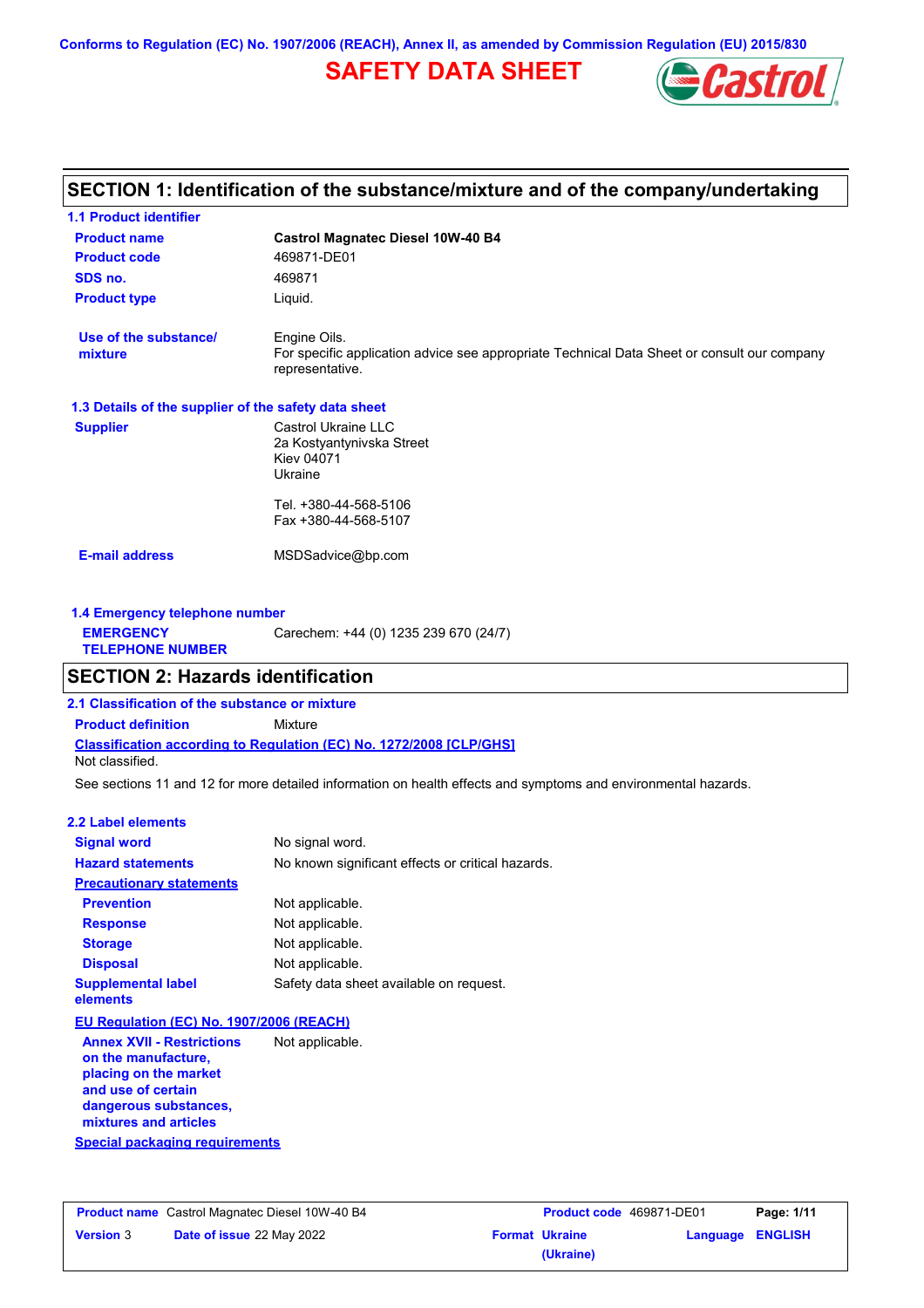# **SECTION 2: Hazards identification**

| <b>Containers to be fitted</b><br>with child-resistant<br>fastenings                                                     | Not applicable.                                                                                                                                                                                                          |
|--------------------------------------------------------------------------------------------------------------------------|--------------------------------------------------------------------------------------------------------------------------------------------------------------------------------------------------------------------------|
| <b>Tactile warning of danger</b>                                                                                         | Not applicable.                                                                                                                                                                                                          |
| 2.3 Other hazards                                                                                                        |                                                                                                                                                                                                                          |
| <b>Results of PBT and vPvB</b><br>assessment                                                                             | Product does not meet the criteria for PBT or vPvB according to Regulation (EC) No. 1907/2006,<br>Annex XIII.                                                                                                            |
| <b>Product meets the criteria</b><br>for PBT or vPvB according<br>to Regulation (EC) No.<br><b>1907/2006, Annex XIII</b> | This mixture does not contain any substances that are assessed to be a PBT or a vPvB.                                                                                                                                    |
| Other hazards which do<br>not result in classification                                                                   | Defatting to the skin.<br>USED ENGINE OILS<br>Used engine oil may contain hazardous components which have the potential to cause skin<br>cancer.<br>See Toxicological Information, section 11 of this Safety Data Sheet. |
|                                                                                                                          | Experimental data on one or more of the components has been used to determine all or part of                                                                                                                             |

# **SECTION 3: Composition/information on ingredients**

## **3.2 Mixtures**

Mixture **Product definition**

Highly refined base oil (IP 346 DMSO extract < 3%). Proprietary performance additives.

the hazard classification of this product.

| name                                                                                          |                                                                                         | $\%$ | <b>Regulation (EC) No.</b><br>1272/2008 [CLP]                      | <b>Type</b> |
|-----------------------------------------------------------------------------------------------|-----------------------------------------------------------------------------------------|------|--------------------------------------------------------------------|-------------|
| Distillates (petroleum), hydrotreated<br>heavy paraffinic                                     | REACH #: 01-2119484627-25 ≤5<br>EC: 265-157-1<br>CAS: 64742-54-7<br>Index: 649-467-00-8 |      | Asp. Tox. 1, H304                                                  | [1]         |
| Phosphorodithioic acid, mixed O.O-<br>bis(1,3-dimethylbutyl and iso-Pr)<br>esters, zinc salts | REACH #: 01-2119493626-26 ≤3<br>EC: 283-392-8<br>CAS: 84605-29-8                        |      | Skin Irrit. 2, H315<br>Eye Dam. 1, H318<br>Aquatic Chronic 2, H411 | [1]         |

**See Section 16 for the full text of the H statements declared above.**

**Type** 

[1] Substance classified with a health or environmental hazard

[2] Substance with a workplace exposure limit

[3] Substance meets the criteria for PBT according to Regulation (EC) No. 1907/2006, Annex XIII

[4] Substance meets the criteria for vPvB according to Regulation (EC) No. 1907/2006, Annex XIII

[5] Substance of equivalent concern

[6] Additional disclosure due to company policy Occupational exposure limits, if available, are listed in Section 8.

# **SECTION 4: First aid measures**

## **4.1 Description of first aid measures**

| Eye contact                       | In case of contact, immediately flush eyes with plenty of water for at least 15 minutes. Eyelids<br>should be held away from the eyeball to ensure thorough rinsing. Check for and remove any<br>contact lenses. Get medical attention.             |
|-----------------------------------|-----------------------------------------------------------------------------------------------------------------------------------------------------------------------------------------------------------------------------------------------------|
| <b>Skin contact</b>               | Wash skin thoroughly with soap and water or use recognised skin cleanser. Remove<br>contaminated clothing and shoes. Wash clothing before reuse. Clean shoes thoroughly before<br>reuse. Get medical attention if irritation develops.              |
| <b>Inhalation</b>                 | If inhaled, remove to fresh air. In case of inhalation of decomposition products in a fire,<br>symptoms may be delayed. The exposed person may need to be kept under medical<br>surveillance for 48 hours. Get medical attention if symptoms occur. |
| <b>Ingestion</b>                  | Do not induce vomiting unless directed to do so by medical personnel. Get medical attention if<br>symptoms occur.                                                                                                                                   |
| <b>Protection of first-aiders</b> | No action shall be taken involving any personal risk or without suitable training. It may be<br>dangerous to the person providing aid to give mouth-to-mouth resuscitation.                                                                         |

## **4.2 Most important symptoms and effects, both acute and delayed**

See Section 11 for more detailed information on health effects and symptoms.

## **Potential acute health effects**

| <b>Product name</b> Castrol Magnatec Diesel 10W-40 B4 |                           | <b>Product code</b> 469871-DE01 |                       | Page: 2/11              |  |
|-------------------------------------------------------|---------------------------|---------------------------------|-----------------------|-------------------------|--|
| <b>Version 3</b>                                      | Date of issue 22 May 2022 |                                 | <b>Format Ukraine</b> | <b>Language ENGLISH</b> |  |
|                                                       |                           |                                 | (Ukraine)             |                         |  |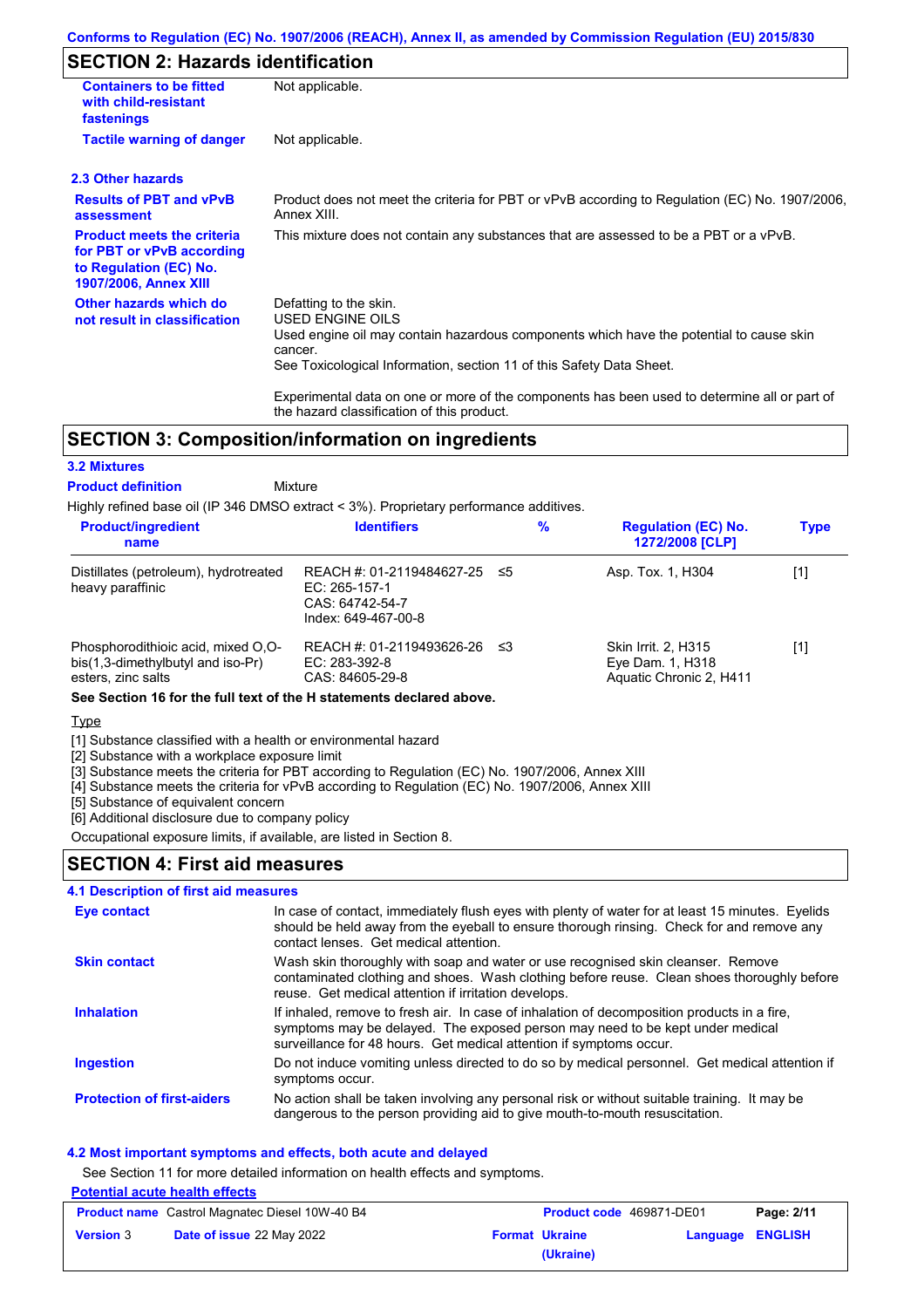# **SECTION 4: First aid measures**

| <b>Inhalation</b>   | Exposure to decomposition products may cause a health hazard. Serious effects may be<br>delayed following exposure. |
|---------------------|---------------------------------------------------------------------------------------------------------------------|
| <b>Ingestion</b>    | No known significant effects or critical hazards.                                                                   |
| <b>Skin contact</b> | Defatting to the skin. May cause skin dryness and irritation.                                                       |
| Eye contact         | Not classified as an eye irritant. Based on data available for this or related materials.                           |
|                     | Delayed and immediate effects as well as chronic effects from short and long-term exposure                          |
| <b>Inhalation</b>   | Overexposure to the inhalation of airborne droplets or aerosols may cause irritation of the<br>respiratory tract.   |
| <b>Ingestion</b>    | Ingestion of large quantities may cause nausea and diarrhoea.                                                       |
| <b>Skin contact</b> | Prolonged or repeated contact can defat the skin and lead to irritation and/or dermatitis.                          |
| Eye contact         | Potential risk of transient stinging or redness if accidental eye contact occurs.                                   |
|                     |                                                                                                                     |

# **4.3 Indication of any immediate medical attention and special treatment needed**

| <b>Notes to physician</b> | Treatment should in general be symptomatic and directed to relieving any effects.   |
|---------------------------|-------------------------------------------------------------------------------------|
|                           | In case of inhalation of decomposition products in a fire, symptoms may be delayed. |
|                           | The exposed person may need to be kept under medical surveillance for 48 hours.     |

# **SECTION 5: Firefighting measures**

| 5.1 Extinguishing media                                                                                                    |                                                                                                                                                                                                                                                                                                                                                                   |  |  |
|----------------------------------------------------------------------------------------------------------------------------|-------------------------------------------------------------------------------------------------------------------------------------------------------------------------------------------------------------------------------------------------------------------------------------------------------------------------------------------------------------------|--|--|
| <b>Suitable extinguishing</b><br>In case of fire, use foam, dry chemical or carbon dioxide extinguisher or spray.<br>media |                                                                                                                                                                                                                                                                                                                                                                   |  |  |
| Unsuitable extinguishing<br>media                                                                                          | Do not use water jet. The use of a water jet may cause the fire to spread by splashing the<br>burning product.                                                                                                                                                                                                                                                    |  |  |
| 5.2 Special hazards arising from the substance or mixture                                                                  |                                                                                                                                                                                                                                                                                                                                                                   |  |  |
| <b>Hazards from the</b><br>substance or mixture                                                                            | In a fire or if heated, a pressure increase will occur and the container may burst.                                                                                                                                                                                                                                                                               |  |  |
| <b>Hazardous combustion</b><br>products                                                                                    | Combustion products may include the following:<br>carbon oxides $(CO, CO2)$ (carbon monoxide, carbon dioxide)<br>nitrogen oxides (NO, NO <sub>2</sub> etc.)                                                                                                                                                                                                       |  |  |
| 5.3 Advice for firefighters                                                                                                |                                                                                                                                                                                                                                                                                                                                                                   |  |  |
| <b>Special precautions for</b><br>fire-fighters                                                                            | No action shall be taken involving any personal risk or without suitable training. Promptly<br>isolate the scene by removing all persons from the vicinity of the incident if there is a fire.                                                                                                                                                                    |  |  |
| <b>Special protective</b><br>equipment for fire-fighters                                                                   | Fire-fighters should wear appropriate protective equipment and self-contained breathing<br>apparatus (SCBA) with a full face-piece operated in positive pressure mode. Clothing for fire-<br>fighters (including helmets, protective boots and gloves) conforming to European standard EN<br>469 will provide a basic level of protection for chemical incidents. |  |  |

# **SECTION 6: Accidental release measures**

|                                                          | 6.1 Personal precautions, protective equipment and emergency procedures                                                                                                                                                                                                                                                                                                              |
|----------------------------------------------------------|--------------------------------------------------------------------------------------------------------------------------------------------------------------------------------------------------------------------------------------------------------------------------------------------------------------------------------------------------------------------------------------|
| For non-emergency<br>personnel                           | No action shall be taken involving any personal risk or without suitable training. Evacuate<br>surrounding areas. Keep unnecessary and unprotected personnel from entering. Do not touch<br>or walk through spilt material. Floors may be slippery; use care to avoid falling. Put on<br>appropriate personal protective equipment.                                                  |
| For emergency responders                                 | Entry into a confined space or poorly ventilated area contaminated with vapour, mist or fume is<br>extremely hazardous without the correct respiratory protective equipment and a safe system of<br>work. Wear self-contained breathing apparatus. Wear a suitable chemical protective suit.<br>Chemical resistant boots. See also the information in "For non-emergency personnel". |
| <b>6.2 Environmental</b><br>precautions                  | Avoid dispersal of spilt material and runoff and contact with soil, waterways, drains and sewers.<br>Inform the relevant authorities if the product has caused environmental pollution (sewers,<br>waterways, soil or air).                                                                                                                                                          |
| 6.3 Methods and material for containment and cleaning up |                                                                                                                                                                                                                                                                                                                                                                                      |
| <b>Small spill</b>                                       | Stop leak if without risk. Move containers from spill area. Absorb with an inert material and<br>place in an appropriate waste disposal container. Dispose of via a licensed waste disposal<br>contractor.                                                                                                                                                                           |

| <b>Product name</b> Castrol Magnatec Diesel 10W-40 B4 |                                  | <b>Product code</b> 469871-DE01 |                       | Page: 3/11              |  |
|-------------------------------------------------------|----------------------------------|---------------------------------|-----------------------|-------------------------|--|
| <b>Version 3</b>                                      | <b>Date of issue 22 May 2022</b> |                                 | <b>Format Ukraine</b> | <b>Language ENGLISH</b> |  |
|                                                       |                                  |                                 | (Ukraine)             |                         |  |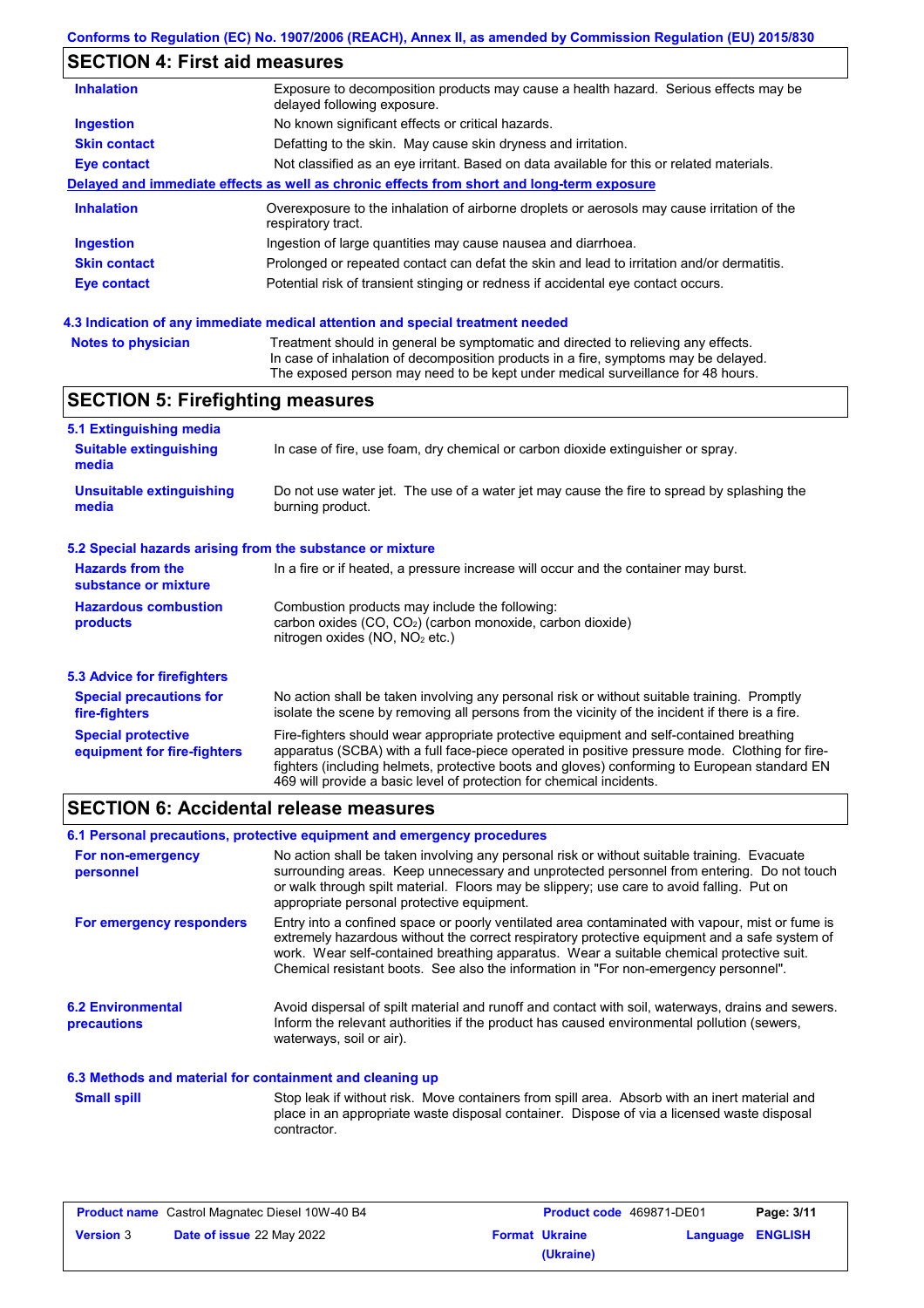# **SECTION 6: Accidental release measures**

| Large spill                               | Stop leak if without risk. Move containers from spill area. Prevent entry into sewers, water<br>courses, basements or confined areas. Contain and collect spillage with non-combustible,<br>absorbent material e.g. sand, earth, vermiculite or diatomaceous earth and place in container<br>for disposal according to local regulations. Dispose of via a licensed waste disposal contractor. |
|-------------------------------------------|------------------------------------------------------------------------------------------------------------------------------------------------------------------------------------------------------------------------------------------------------------------------------------------------------------------------------------------------------------------------------------------------|
| 6.4 Reference to other<br><b>sections</b> | See Section 1 for emergency contact information.<br>See Section 5 for firefighting measures.<br>See Section 8 for information on appropriate personal protective equipment.<br>See Section 12 for environmental precautions.<br>See Section 13 for additional waste treatment information.                                                                                                     |

# **SECTION 7: Handling and storage**

| 7.1 Precautions for safe handling                                                    |                                                                                                                                                                                                                                                                                                                                                                                                                                                                                          |
|--------------------------------------------------------------------------------------|------------------------------------------------------------------------------------------------------------------------------------------------------------------------------------------------------------------------------------------------------------------------------------------------------------------------------------------------------------------------------------------------------------------------------------------------------------------------------------------|
| <b>Protective measures</b>                                                           | Put on appropriate personal protective equipment.                                                                                                                                                                                                                                                                                                                                                                                                                                        |
| <b>Advice on general</b><br>occupational hygiene                                     | Eating, drinking and smoking should be prohibited in areas where this material is handled,<br>stored and processed. Wash thoroughly after handling. Remove contaminated clothing and<br>protective equipment before entering eating areas. See also Section 8 for additional<br>information on hygiene measures.                                                                                                                                                                         |
| <b>7.2 Conditions for safe</b><br>storage, including any<br><i>incompatibilities</i> | Store in accordance with local regulations. Store in a dry, cool and well-ventilated area, away<br>from incompatible materials (see Section 10). Keep away from heat and direct sunlight. Keep<br>container tightly closed and sealed until ready for use. Containers that have been opened must<br>be carefully resealed and kept upright to prevent leakage. Store and use only in equipment/<br>containers designed for use with this product. Do not store in unlabelled containers. |
| <b>Not suitable</b>                                                                  | Prolonged exposure to elevated temperature                                                                                                                                                                                                                                                                                                                                                                                                                                               |

# **SECTION 8: Exposure controls/personal protection**

### **8.1 Control parameters**

#### **Occupational exposure limits**

No exposure limit value known.

Whilst specific OELs for certain components may be shown in this section, other components may be present in any mist, vapour or dust produced. Therefore, the specific OELs may not be applicable to the product as a whole and are provided for guidance only.

#### **Recommended monitoring procedures**

If this product contains ingredients with exposure limits, personal, workplace atmosphere or biological monitoring may be required to determine the effectiveness of the ventilation or other control measures and/or the necessity to use respiratory protective equipment. Reference should be made to monitoring standards, such as the following: European Standard EN 689 (Workplace atmospheres - Guidance for the assessment of exposure by inhalation to chemical agents for comparison with limit values and measurement strategy) European Standard EN 14042 (Workplace atmospheres - Guide for the application and use of procedures for the assessment of exposure to chemical and biological agents) European Standard EN 482 (Workplace atmospheres - General requirements for the performance of procedures for the measurement of chemical agents) Reference to national guidance documents for methods for the determination of hazardous substances will also be required.

### **Derived No Effect Level**

No DNELs/DMELs available.

### **Predicted No Effect Concentration**

No PNECs available

## **8.2 Exposure controls**

| <b>Appropriate engineering</b> | Provide exhaust ventilation or other engineering controls to keep the relevant airborne                                                                                                            |
|--------------------------------|----------------------------------------------------------------------------------------------------------------------------------------------------------------------------------------------------|
| <b>controls</b>                | concentrations below their respective occupational exposure limits.                                                                                                                                |
|                                | All activities involving chemicals should be assessed for their risks to health, to ensure                                                                                                         |
|                                | exposures are adequately controlled. Personal protective equipment should only be considered                                                                                                       |
|                                | after other forms of control measures (e.g. engineering controls) have been suitably evaluated.                                                                                                    |
|                                | Personal protective equipment should conform to appropriate standards, be suitable for use, be                                                                                                     |
|                                | kept in good condition and properly maintained.                                                                                                                                                    |
|                                | Your supplier of personal protective equipment should be consulted for advice on selection and<br>appropriate standards. For further information contact your national organisation for standards. |
|                                | The final choice of protective equipment will depend upon a risk assessment. It is important to                                                                                                    |

ensure that all items of personal protective equipment are compatible.

## **Individual protection measures**

| <b>Product name</b> Castrol Magnatec Diesel 10W-40 B4 |                                  | <b>Product code</b> 469871-DE01 |                       | Page: 4/11       |  |
|-------------------------------------------------------|----------------------------------|---------------------------------|-----------------------|------------------|--|
| <b>Version 3</b>                                      | <b>Date of issue 22 May 2022</b> |                                 | <b>Format Ukraine</b> | Language ENGLISH |  |
|                                                       |                                  |                                 | (Ukraine)             |                  |  |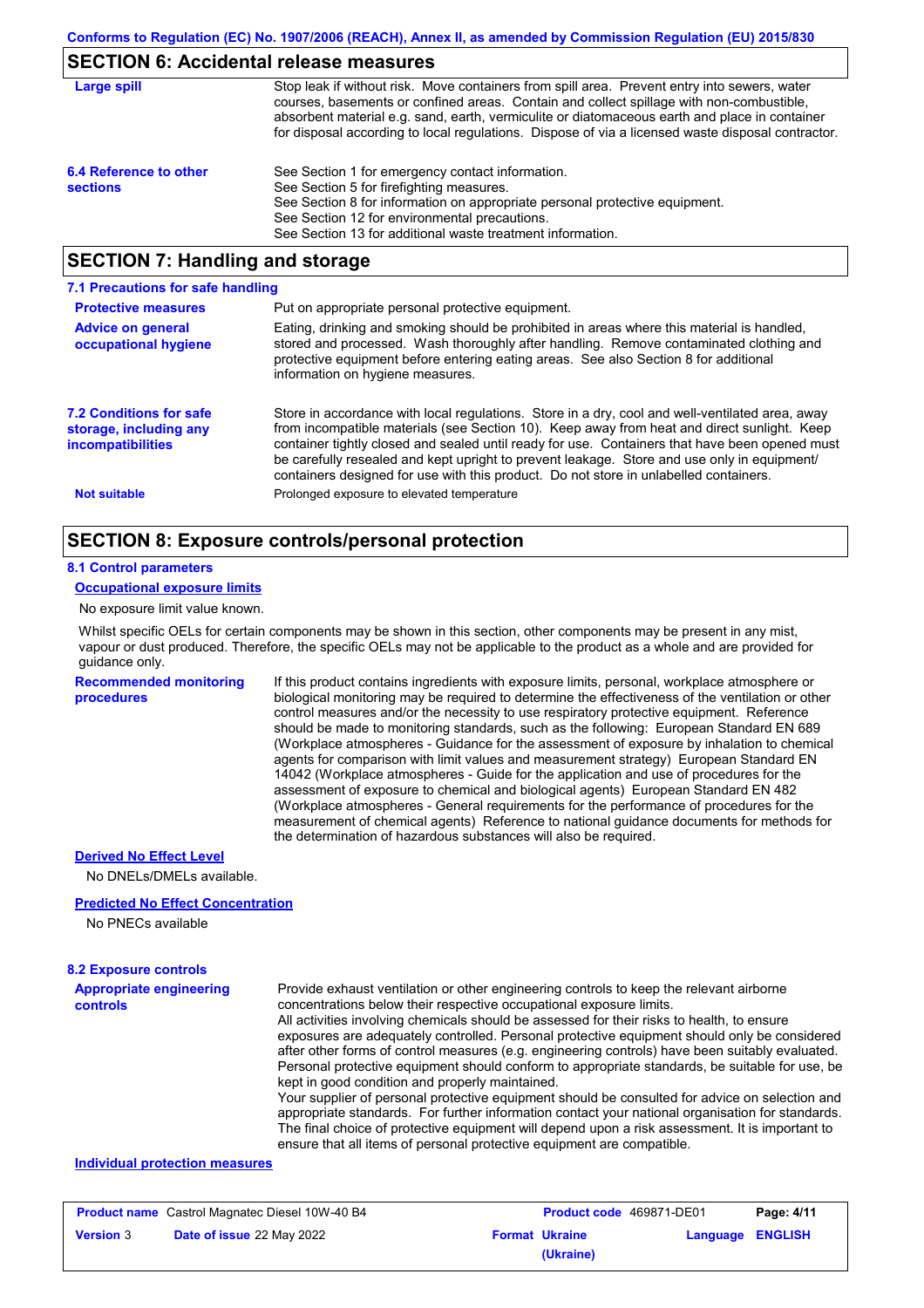# **SECTION 8: Exposure controls/personal protection**

|                               | <b>Expediate controller personal protoction</b>                                                                                                                                                                                                                                                                                                                                                                                                                                                                                                                                                                                                   |
|-------------------------------|---------------------------------------------------------------------------------------------------------------------------------------------------------------------------------------------------------------------------------------------------------------------------------------------------------------------------------------------------------------------------------------------------------------------------------------------------------------------------------------------------------------------------------------------------------------------------------------------------------------------------------------------------|
| <b>Hygiene measures</b>       | Wash hands, forearms and face thoroughly after handling chemical products, before eating,<br>smoking and using the lavatory and at the end of the working period. Ensure that eyewash<br>stations and safety showers are close to the workstation location.                                                                                                                                                                                                                                                                                                                                                                                       |
| <b>Respiratory protection</b> | In case of insufficient ventilation, wear suitable respiratory equipment.<br>The correct choice of respiratory protection depends upon the chemicals being handled, the<br>conditions of work and use, and the condition of the respiratory equipment. Safety procedures<br>should be developed for each intended application. Respiratory protection equipment should<br>therefore be chosen in consultation with the supplier/manufacturer and with a full assessment<br>of the working conditions.                                                                                                                                             |
| <b>Eye/face protection</b>    | Safety glasses with side shields.                                                                                                                                                                                                                                                                                                                                                                                                                                                                                                                                                                                                                 |
| <b>Skin protection</b>        |                                                                                                                                                                                                                                                                                                                                                                                                                                                                                                                                                                                                                                                   |
| <b>Hand protection</b>        | <b>General Information:</b>                                                                                                                                                                                                                                                                                                                                                                                                                                                                                                                                                                                                                       |
|                               | Because specific work environments and material handling practices vary, safety procedures<br>should be developed for each intended application. The correct choice of protective gloves<br>depends upon the chemicals being handled, and the conditions of work and use. Most gloves<br>provide protection for only a limited time before they must be discarded and replaced (even the<br>best chemically resistant gloves will break down after repeated chemical exposures).                                                                                                                                                                  |
|                               | Gloves should be chosen in consultation with the supplier / manufacturer and taking account of<br>a full assessment of the working conditions.                                                                                                                                                                                                                                                                                                                                                                                                                                                                                                    |
|                               | Recommended: Nitrile gloves.<br><b>Breakthrough time:</b>                                                                                                                                                                                                                                                                                                                                                                                                                                                                                                                                                                                         |
|                               | Breakthrough time data are generated by glove manufacturers under laboratory test conditions<br>and represent how long a glove can be expected to provide effective permeation resistance. It<br>is important when following breakthrough time recommendations that actual workplace<br>conditions are taken into account. Always consult with your glove supplier for up-to-date<br>technical information on breakthrough times for the recommended glove type.<br>Our recommendations on the selection of gloves are as follows:                                                                                                                |
|                               | Continuous contact:                                                                                                                                                                                                                                                                                                                                                                                                                                                                                                                                                                                                                               |
|                               | Gloves with a minimum breakthrough time of 240 minutes, or >480 minutes if suitable gloves<br>can be obtained.<br>If suitable gloves are not available to offer that level of protection, gloves with shorter<br>breakthrough times may be acceptable as long as appropriate glove maintenance and<br>replacement regimes are determined and adhered to.                                                                                                                                                                                                                                                                                          |
|                               | Short-term / splash protection:                                                                                                                                                                                                                                                                                                                                                                                                                                                                                                                                                                                                                   |
|                               | Recommended breakthrough times as above.<br>It is recognised that for short-term, transient exposures, gloves with shorter breakthrough times<br>may commonly be used. Therefore, appropriate maintenance and replacement regimes must<br>be determined and rigorously followed.                                                                                                                                                                                                                                                                                                                                                                  |
|                               | <b>Glove Thickness:</b>                                                                                                                                                                                                                                                                                                                                                                                                                                                                                                                                                                                                                           |
|                               | For general applications, we recommend gloves with a thickness typically greater than 0.35 mm.                                                                                                                                                                                                                                                                                                                                                                                                                                                                                                                                                    |
|                               | It should be emphasised that glove thickness is not necessarily a good predictor of glove<br>resistance to a specific chemical, as the permeation efficiency of the glove will be dependent<br>on the exact composition of the glove material. Therefore, glove selection should also be based<br>on consideration of the task requirements and knowledge of breakthrough times.<br>Glove thickness may also vary depending on the glove manufacturer, the glove type and the<br>glove model. Therefore, the manufacturers' technical data should always be taken into account<br>to ensure selection of the most appropriate glove for the task. |
|                               | Note: Depending on the activity being conducted, gloves of varying thickness may be required<br>for specific tasks. For example:                                                                                                                                                                                                                                                                                                                                                                                                                                                                                                                  |
|                               | • Thinner gloves (down to 0.1 mm or less) may be required where a high degree of manual<br>dexterity is needed. However, these gloves are only likely to give short duration protection and<br>would normally be just for single use applications, then disposed of.                                                                                                                                                                                                                                                                                                                                                                              |
|                               | • Thicker gloves (up to 3 mm or more) may be required where there is a mechanical (as well<br>as a chemical) risk i.e. where there is abrasion or puncture potential.                                                                                                                                                                                                                                                                                                                                                                                                                                                                             |

|                  | <b>Product name</b> Castrol Magnatec Diesel 10W-40 B4 | Product code 469871-DE01 |                  | Page: 5/11 |
|------------------|-------------------------------------------------------|--------------------------|------------------|------------|
| <b>Version 3</b> | <b>Date of issue 22 May 2022</b>                      | <b>Format Ukraine</b>    | Language ENGLISH |            |
|                  |                                                       | (Ukraine)                |                  |            |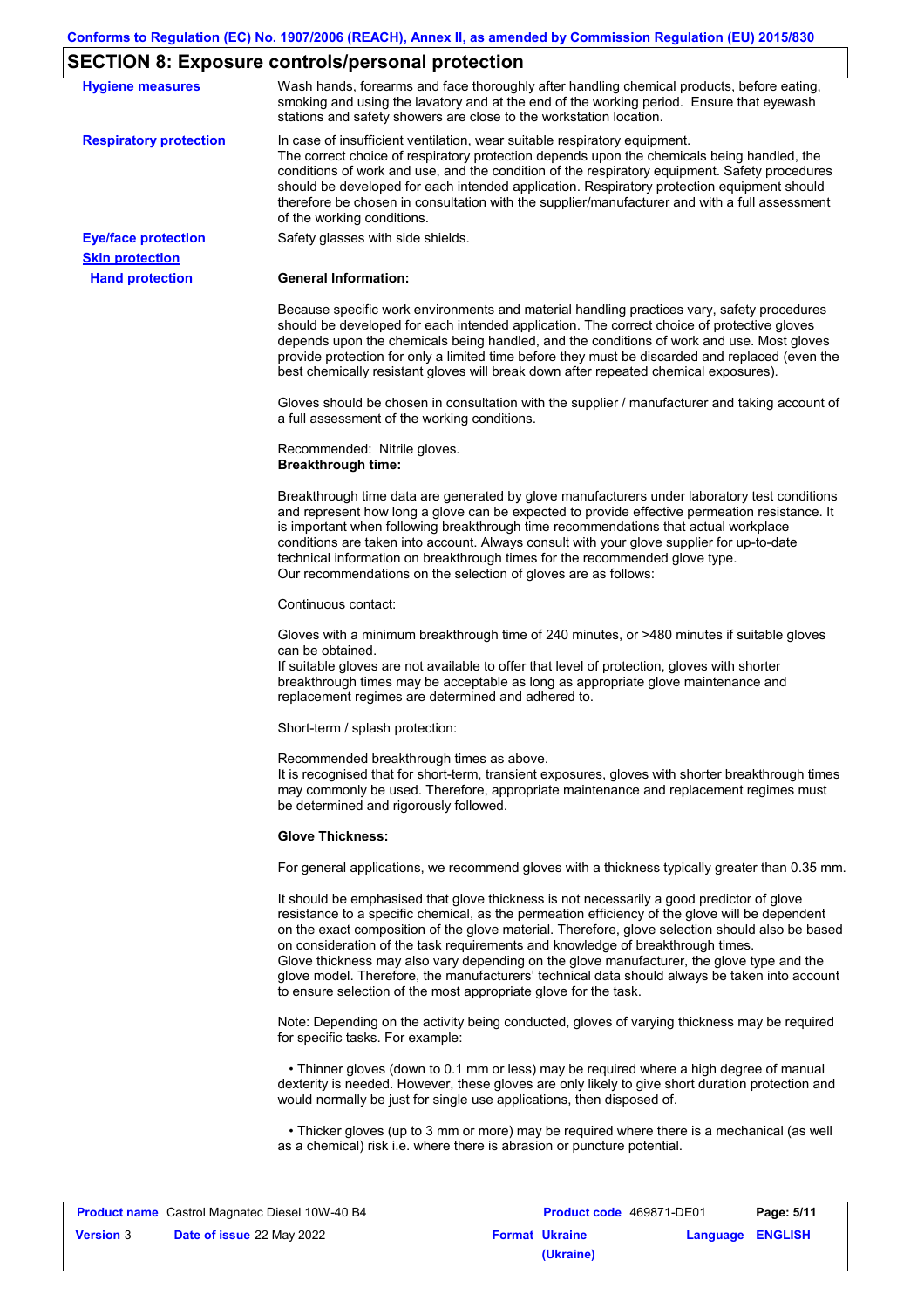# **SECTION 8: Exposure controls/personal protection**

| <b>Skin and body</b>                             | Use of protective clothing is good industrial practice.<br>Personal protective equipment for the body should be selected based on the task being<br>performed and the risks involved and should be approved by a specialist before handling this<br>product.<br>Cotton or polyester/cotton overalls will only provide protection against light superficial<br>contamination that will not soak through to the skin. Overalls should be laundered on a regular<br>basis. When the risk of skin exposure is high (e.g. when cleaning up spillages or if there is a<br>risk of splashing) then chemical resistant aprons and/or impervious chemical suits and boots<br>will be required. |
|--------------------------------------------------|---------------------------------------------------------------------------------------------------------------------------------------------------------------------------------------------------------------------------------------------------------------------------------------------------------------------------------------------------------------------------------------------------------------------------------------------------------------------------------------------------------------------------------------------------------------------------------------------------------------------------------------------------------------------------------------|
| <b>Refer to standards:</b>                       | Respiratory protection: EN 529<br>Gloves: EN 420, EN 374<br>Eye protection: EN 166<br>Filtering half-mask: EN 149<br>Filtering half-mask with valve: EN 405<br>Half-mask: EN 140 plus filter<br>Full-face mask: EN 136 plus filter<br>Particulate filters: EN 143<br>Gas/combined filters: EN 14387                                                                                                                                                                                                                                                                                                                                                                                   |
| <b>Environmental exposure</b><br><b>controls</b> | Emissions from ventilation or work process equipment should be checked to ensure they<br>comply with the requirements of environmental protection legislation. In some cases, fume<br>scrubbers, filters or engineering modifications to the process equipment will be necessary to<br>reduce emissions to acceptable levels.                                                                                                                                                                                                                                                                                                                                                         |

# **SECTION 9: Physical and chemical properties**

## **9.1 Information on basic physical and chemical properties**

| <b>Appearance</b>                                      |                                                                                                                                              |
|--------------------------------------------------------|----------------------------------------------------------------------------------------------------------------------------------------------|
| <b>Physical state</b>                                  | Liquid.                                                                                                                                      |
| <b>Colour</b>                                          | Amber.                                                                                                                                       |
| <b>Odour</b>                                           | Not available.                                                                                                                               |
| <b>Odour threshold</b>                                 | Not available.                                                                                                                               |
| рH                                                     | Not applicable.                                                                                                                              |
| <b>Melting point/freezing point</b>                    | Not available.                                                                                                                               |
| Initial boiling point and boiling<br>range             | Not available.                                                                                                                               |
| <b>Pour point</b>                                      | -42 $^{\circ}$ C                                                                                                                             |
| <b>Flash point</b>                                     | Closed cup: 202°C (395.6°F) [Pensky-Martens]<br>Open cup: 226°C (438.8°F) [Cleveland]                                                        |
| <b>Evaporation rate</b>                                | Not available.                                                                                                                               |
| <b>Flammability (solid, gas)</b>                       | Not available.                                                                                                                               |
| <b>Upper/lower flammability or</b><br>explosive limits | Not available.                                                                                                                               |
| <b>Vapour pressure</b>                                 | Not available.                                                                                                                               |
| <b>Vapour density</b>                                  | Not available.                                                                                                                               |
| <b>Relative density</b>                                | Not available.                                                                                                                               |
| <b>Density</b>                                         | <1000 kg/m <sup>3</sup> (<1 g/cm <sup>3</sup> ) at 15 <sup>°</sup> C                                                                         |
| <b>Solubility(ies)</b>                                 | insoluble in water.                                                                                                                          |
| <b>Partition coefficient: n-octanol/</b><br>water      | Not applicable.                                                                                                                              |
| <b>Auto-ignition temperature</b>                       | Not available.                                                                                                                               |
| <b>Decomposition temperature</b>                       | Not available.                                                                                                                               |
| <b>Viscosity</b>                                       | Kinematic: 101.1 mm <sup>2</sup> /s (101.1 cSt) at 40 $^{\circ}$ C<br>Kinematic: 13.8 to 16.2 mm <sup>2</sup> /s (13.8 to 16.2 cSt) at 100°C |
| <b>Explosive properties</b>                            | Not available.                                                                                                                               |
| <b>Oxidising properties</b>                            | Not available.                                                                                                                               |
|                                                        |                                                                                                                                              |

# **9.2 Other information**

**Appearance**

No additional information.

|                  | <b>Product name</b> Castrol Magnatec Diesel 10W-40 B4 |
|------------------|-------------------------------------------------------|
| <b>Version 3</b> | Date of issue 22 May 2022                             |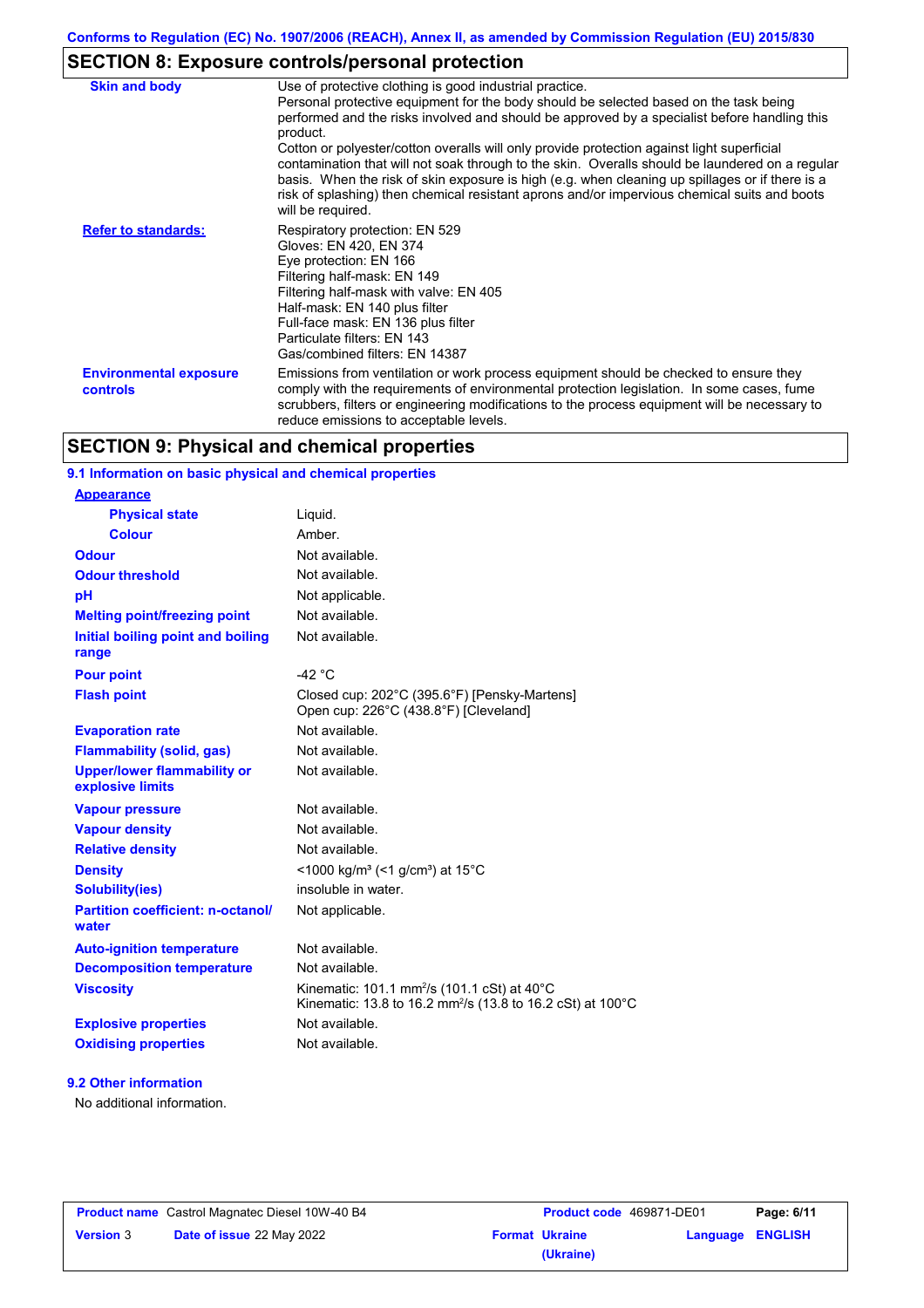| <b>SECTION 10: Stability and reactivity</b>       |                                                                                                                                                                         |  |
|---------------------------------------------------|-------------------------------------------------------------------------------------------------------------------------------------------------------------------------|--|
| <b>10.1 Reactivity</b>                            | No specific test data available for this product. Refer to Conditions to avoid and Incompatible<br>materials for additional information.                                |  |
| <b>10.2 Chemical stability</b>                    | The product is stable.                                                                                                                                                  |  |
| <b>10.3 Possibility of</b><br>hazardous reactions | Under normal conditions of storage and use, hazardous reactions will not occur.<br>Under normal conditions of storage and use, hazardous polymerisation will not occur. |  |
| <b>10.4 Conditions to avoid</b>                   | Avoid all possible sources of ignition (spark or flame).                                                                                                                |  |
| 10.5 Incompatible materials                       | Reactive or incompatible with the following materials: oxidising materials.                                                                                             |  |
| <b>10.6 Hazardous</b><br>decomposition products   | Under normal conditions of storage and use, hazardous decomposition products should not be<br>produced.                                                                 |  |

# **SECTION 11: Toxicological information**

 $\mathbf I$ 

| 11.1 Information on toxicological effects          |                                                                                                                                                                                                                                                                                                                                                                                                                 |
|----------------------------------------------------|-----------------------------------------------------------------------------------------------------------------------------------------------------------------------------------------------------------------------------------------------------------------------------------------------------------------------------------------------------------------------------------------------------------------|
| <b>Acute toxicity estimates</b>                    |                                                                                                                                                                                                                                                                                                                                                                                                                 |
| Not available.                                     |                                                                                                                                                                                                                                                                                                                                                                                                                 |
| <b>Information on likely</b><br>routes of exposure | Routes of entry anticipated: Dermal, Inhalation.                                                                                                                                                                                                                                                                                                                                                                |
| <b>Potential acute health effects</b>              |                                                                                                                                                                                                                                                                                                                                                                                                                 |
| <b>Inhalation</b>                                  | Exposure to decomposition products may cause a health hazard. Serious effects may be<br>delayed following exposure.                                                                                                                                                                                                                                                                                             |
| <b>Ingestion</b>                                   | No known significant effects or critical hazards.                                                                                                                                                                                                                                                                                                                                                               |
| <b>Skin contact</b>                                | Defatting to the skin. May cause skin dryness and irritation.                                                                                                                                                                                                                                                                                                                                                   |
| <b>Eye contact</b>                                 | Not classified as an eye irritant. Based on data available for this or related materials.                                                                                                                                                                                                                                                                                                                       |
|                                                    | <b>Symptoms related to the physical, chemical and toxicological characteristics</b>                                                                                                                                                                                                                                                                                                                             |
| <b>Inhalation</b>                                  | No specific data.                                                                                                                                                                                                                                                                                                                                                                                               |
| <b>Ingestion</b>                                   | No specific data.                                                                                                                                                                                                                                                                                                                                                                                               |
| <b>Skin contact</b>                                | Adverse symptoms may include the following:<br>irritation<br>dryness<br>cracking                                                                                                                                                                                                                                                                                                                                |
| <b>Eye contact</b>                                 | No specific data.                                                                                                                                                                                                                                                                                                                                                                                               |
|                                                    | Delayed and immediate effects as well as chronic effects from short and long-term exposure                                                                                                                                                                                                                                                                                                                      |
| <b>Inhalation</b>                                  | Overexposure to the inhalation of airborne droplets or aerosols may cause irritation of the<br>respiratory tract.                                                                                                                                                                                                                                                                                               |
| <b>Ingestion</b>                                   | Ingestion of large quantities may cause nausea and diarrhoea.                                                                                                                                                                                                                                                                                                                                                   |
| <b>Skin contact</b>                                | Prolonged or repeated contact can defat the skin and lead to irritation and/or dermatitis.                                                                                                                                                                                                                                                                                                                      |
| <b>Eye contact</b>                                 | Potential risk of transient stinging or redness if accidental eye contact occurs.                                                                                                                                                                                                                                                                                                                               |
| <b>Potential chronic health effects</b>            |                                                                                                                                                                                                                                                                                                                                                                                                                 |
| <b>General</b>                                     | <b>USED ENGINE OILS</b><br>Combustion products resulting from the operation of internal combustion engines contaminate<br>engine oils during use. Used engine oil may contain hazardous components which have the<br>potential to cause skin cancer. Frequent or prolonged contact with all types and makes of used<br>engine oil must therefore be avoided and a high standard of personal hygiene maintained. |
| <b>Carcinogenicity</b>                             | No known significant effects or critical hazards.                                                                                                                                                                                                                                                                                                                                                               |
| <b>Mutagenicity</b>                                | No known significant effects or critical hazards.                                                                                                                                                                                                                                                                                                                                                               |
| <b>Developmental effects</b>                       | No known significant effects or critical hazards.                                                                                                                                                                                                                                                                                                                                                               |
| <b>Fertility effects</b>                           | No known significant effects or critical hazards.                                                                                                                                                                                                                                                                                                                                                               |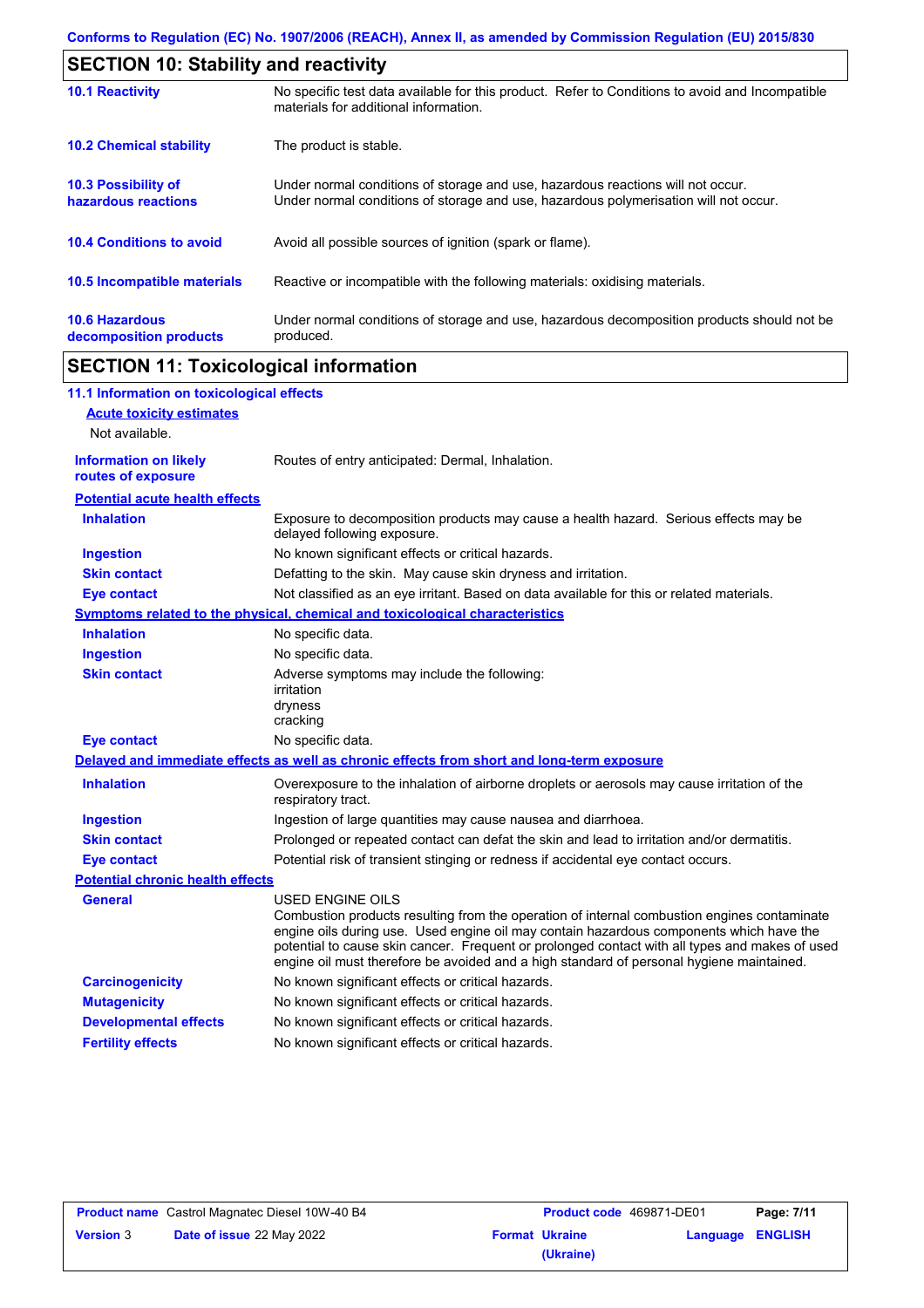# **SECTION 12: Ecological information**

## **12.1 Toxicity**

**Environmental hazards** Not classified as dangerous

## **12.2 Persistence and degradability**

Expected to be biodegradable.

### **12.3 Bioaccumulative potential**

This product is not expected to bioaccumulate through food chains in the environment.

| <b>12.4 Mobility in soil</b>                                  |                                                                      |
|---------------------------------------------------------------|----------------------------------------------------------------------|
| <b>Soil/water partition</b><br>coefficient (K <sub>oc</sub> ) | Not available.                                                       |
| <b>Mobility</b>                                               | Spillages may penetrate the soil causing ground water contamination. |

## **12.5 Results of PBT and vPvB assessment**

Product does not meet the criteria for PBT or vPvB according to Regulation (EC) No. 1907/2006, Annex XIII.

## **12.6 Other adverse effects**

| <b>Other ecological information</b> | Spills may form a film on water surfaces causing physical damage to organisms. Oxygen |
|-------------------------------------|---------------------------------------------------------------------------------------|
|                                     | transfer could also be impaired.                                                      |

# **SECTION 13: Disposal considerations**

## **13.1 Waste treatment methods**

### **Product**

**Methods of disposal**

Where possible, arrange for product to be recycled. Dispose of via an authorised person/ licensed waste disposal contractor in accordance with local regulations.

# **Hazardous waste** Yes.

### **European waste catalogue (EWC)**

| Waste code | <b>Waste designation</b>                                         |
|------------|------------------------------------------------------------------|
| 13 02 05*  | Imineral-based non-chlorinated engine, gear and lubricating oils |

However, deviation from the intended use and/or the presence of any potential contaminants may require an alternative waste disposal code to be assigned by the end user.

## **Packaging**

| <b>Methods of disposal</b> | Where possible, arrange for product to be recycled. Dispose of via an authorised person/<br>licensed waste disposal contractor in accordance with local regulations.                                                                                                                                                                                                                                                                                                                            |
|----------------------------|-------------------------------------------------------------------------------------------------------------------------------------------------------------------------------------------------------------------------------------------------------------------------------------------------------------------------------------------------------------------------------------------------------------------------------------------------------------------------------------------------|
| <b>Special precautions</b> | This material and its container must be disposed of in a safe way. Care should be taken when<br>handling emptied containers that have not been cleaned or rinsed out. Empty containers or<br>liners may retain some product residues. Empty containers represent a fire hazard as they may<br>contain flammable product residues and vapour. Never weld, solder or braze empty containers.<br>Avoid dispersal of spilt material and runoff and contact with soil, waterways, drains and sewers. |
| <b>References</b>          | Commission 2014/955/EU<br>Directive 2008/98/EC                                                                                                                                                                                                                                                                                                                                                                                                                                                  |

# **SECTION 14: Transport information**

|                                           | <b>ADR/RID</b>                                 | <b>ADN</b>     | <b>IMDG</b>                        | <b>IATA</b>                |
|-------------------------------------------|------------------------------------------------|----------------|------------------------------------|----------------------------|
| 14.1 UN number                            | Not regulated.                                 | Not regulated. | Not regulated.                     | Not regulated.             |
| 14.2 UN proper<br>shipping name           |                                                |                |                                    |                            |
| <b>14.3 Transport</b><br>hazard class(es) |                                                |                |                                    |                            |
| 14.4 Packing<br>group                     |                                                |                |                                    |                            |
| 14.5<br><b>Environmental</b><br>hazards   | No.                                            | No.            | No.                                | No.                        |
|                                           | Product name Castrol Magnatec Diesel 10W-40 B4 |                | Product code 469871-DE01           | Page: 8/11                 |
| <b>Version 3</b>                          | Date of issue 22 May 2022                      |                | <b>Format Ukraine</b><br>(Ukraine) | <b>ENGLISH</b><br>Language |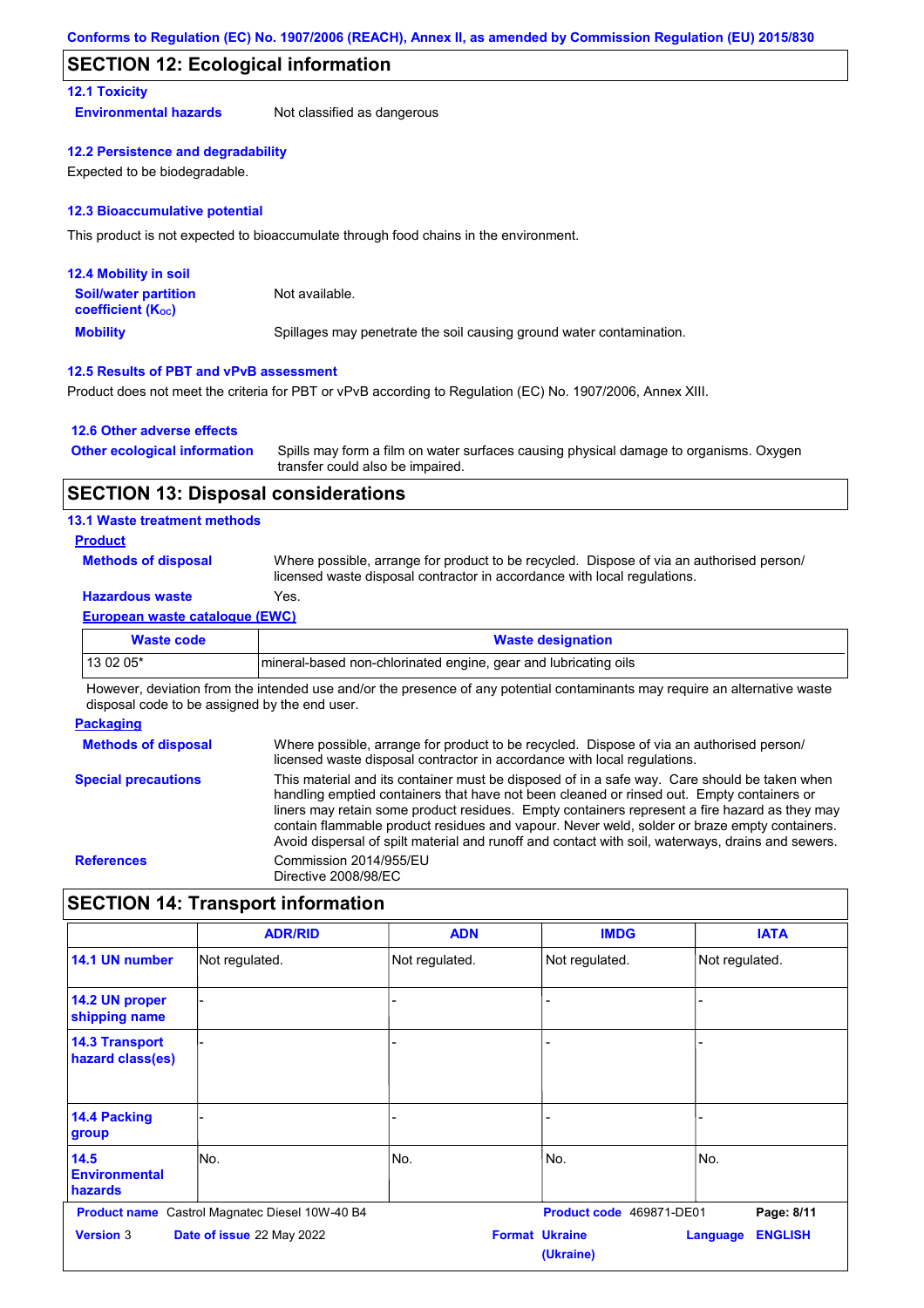|                                                                         | Conforms to Regulation (EC) No. 1907/2006 (REACH), Annex II, as amended by Commission Regulation (EU) 2015/830                                                                                                                                                                                                                                                                                                                                                                                                                                                                                                                                                                       |
|-------------------------------------------------------------------------|--------------------------------------------------------------------------------------------------------------------------------------------------------------------------------------------------------------------------------------------------------------------------------------------------------------------------------------------------------------------------------------------------------------------------------------------------------------------------------------------------------------------------------------------------------------------------------------------------------------------------------------------------------------------------------------|
| <b>SECTION 14: Transport information</b>                                |                                                                                                                                                                                                                                                                                                                                                                                                                                                                                                                                                                                                                                                                                      |
| <b>Additional</b><br>information                                        |                                                                                                                                                                                                                                                                                                                                                                                                                                                                                                                                                                                                                                                                                      |
| <b>14.6 Special precautions for</b><br>user                             | Not available.                                                                                                                                                                                                                                                                                                                                                                                                                                                                                                                                                                                                                                                                       |
| <b>14.7 Transport in bulk</b><br>according to IMO<br><b>instruments</b> | Not available.                                                                                                                                                                                                                                                                                                                                                                                                                                                                                                                                                                                                                                                                       |
| <b>SECTION 15: Regulatory information</b>                               |                                                                                                                                                                                                                                                                                                                                                                                                                                                                                                                                                                                                                                                                                      |
|                                                                         | 15.1 Safety, health and environmental regulations/legislation specific for the substance or mixture                                                                                                                                                                                                                                                                                                                                                                                                                                                                                                                                                                                  |
| EU Regulation (EC) No. 1907/2006 (REACH)                                |                                                                                                                                                                                                                                                                                                                                                                                                                                                                                                                                                                                                                                                                                      |
|                                                                         | <b>Annex XIV - List of substances subject to authorisation</b>                                                                                                                                                                                                                                                                                                                                                                                                                                                                                                                                                                                                                       |
| <b>Annex XIV</b>                                                        |                                                                                                                                                                                                                                                                                                                                                                                                                                                                                                                                                                                                                                                                                      |
| None of the components are listed.                                      |                                                                                                                                                                                                                                                                                                                                                                                                                                                                                                                                                                                                                                                                                      |
| <b>Substances of very high concern</b>                                  |                                                                                                                                                                                                                                                                                                                                                                                                                                                                                                                                                                                                                                                                                      |
| None of the components are listed.                                      |                                                                                                                                                                                                                                                                                                                                                                                                                                                                                                                                                                                                                                                                                      |
| <b>Other regulations</b>                                                |                                                                                                                                                                                                                                                                                                                                                                                                                                                                                                                                                                                                                                                                                      |
| <b>REACH Status</b>                                                     | The company, as identified in Section 1, sells this product in the EU in compliance with the<br>current requirements of REACH.                                                                                                                                                                                                                                                                                                                                                                                                                                                                                                                                                       |
| <b>United States inventory</b><br>(TSCA 8b)                             | At least one component is not listed.                                                                                                                                                                                                                                                                                                                                                                                                                                                                                                                                                                                                                                                |
| <b>Australia inventory (AIIC)</b>                                       | At least one component is not listed.                                                                                                                                                                                                                                                                                                                                                                                                                                                                                                                                                                                                                                                |
| <b>Canada inventory</b>                                                 | At least one component is not listed.                                                                                                                                                                                                                                                                                                                                                                                                                                                                                                                                                                                                                                                |
| <b>China inventory (IECSC)</b>                                          | At least one component is not listed.                                                                                                                                                                                                                                                                                                                                                                                                                                                                                                                                                                                                                                                |
| <b>Japan inventory (CSCL)</b>                                           | At least one component is not listed.                                                                                                                                                                                                                                                                                                                                                                                                                                                                                                                                                                                                                                                |
| <b>Korea inventory (KECI)</b>                                           | All components are listed or exempted.                                                                                                                                                                                                                                                                                                                                                                                                                                                                                                                                                                                                                                               |
| <b>Philippines inventory</b><br>(PICCS)                                 | At least one component is not listed.                                                                                                                                                                                                                                                                                                                                                                                                                                                                                                                                                                                                                                                |
| <b>Taiwan Chemical</b><br><b>Substances Inventory</b><br>(TCSI)         | All components are listed or exempted.                                                                                                                                                                                                                                                                                                                                                                                                                                                                                                                                                                                                                                               |
| Ozone depleting substances (1005/2009/EU)<br>Not listed.                |                                                                                                                                                                                                                                                                                                                                                                                                                                                                                                                                                                                                                                                                                      |
| Prior Informed Consent (PIC) (649/2012/EU)<br>Not listed.               |                                                                                                                                                                                                                                                                                                                                                                                                                                                                                                                                                                                                                                                                                      |
| <b>Seveso Directive</b>                                                 |                                                                                                                                                                                                                                                                                                                                                                                                                                                                                                                                                                                                                                                                                      |
| This product is not controlled under the Seveso Directive.              |                                                                                                                                                                                                                                                                                                                                                                                                                                                                                                                                                                                                                                                                                      |
| <b>15.2 Chemical safety</b><br>assessment                               | A Chemical Safety Assessment has been carried out for one or more of the substances within<br>this mixture. A Chemical Safety Assessment has not been carried out for the mixture itself.                                                                                                                                                                                                                                                                                                                                                                                                                                                                                            |
| <b>SECTION 16: Other information</b>                                    |                                                                                                                                                                                                                                                                                                                                                                                                                                                                                                                                                                                                                                                                                      |
| <b>Abbreviations and acronyms</b>                                       | ADN = European Provisions concerning the International Carriage of Dangerous Goods by<br>Inland Waterway<br>ADR = The European Agreement concerning the International Carriage of Dangerous Goods by<br>Road<br>ATE = Acute Toxicity Estimate<br><b>BCF</b> = Bioconcentration Factor<br><b>CAS = Chemical Abstracts Service</b><br>CLP = Classification, Labelling and Packaging Regulation [Regulation (EC) No. 1272/2008]<br>CSA = Chemical Safety Assessment<br>CSR = Chemical Safety Report<br><b>DMEL = Derived Minimal Effect Level</b><br>DNEL = Derived No Effect Level<br>EINECS = European Inventory of Existing Commercial chemical Substances<br>ES = Exposure Scenario |
|                                                                         | EUH statement = CLP-specific Hazard statement<br>EWC = European Waste Catalogue                                                                                                                                                                                                                                                                                                                                                                                                                                                                                                                                                                                                      |

**Product name** Castrol Magnatec Diesel 10W-40 B4 **Product Code 469871-DE01 Page: 9/11** 

**Date of issue** 22 May 2022 **Format Ukraine Language ENGLISH**

**(Ukraine)**

**Version** 3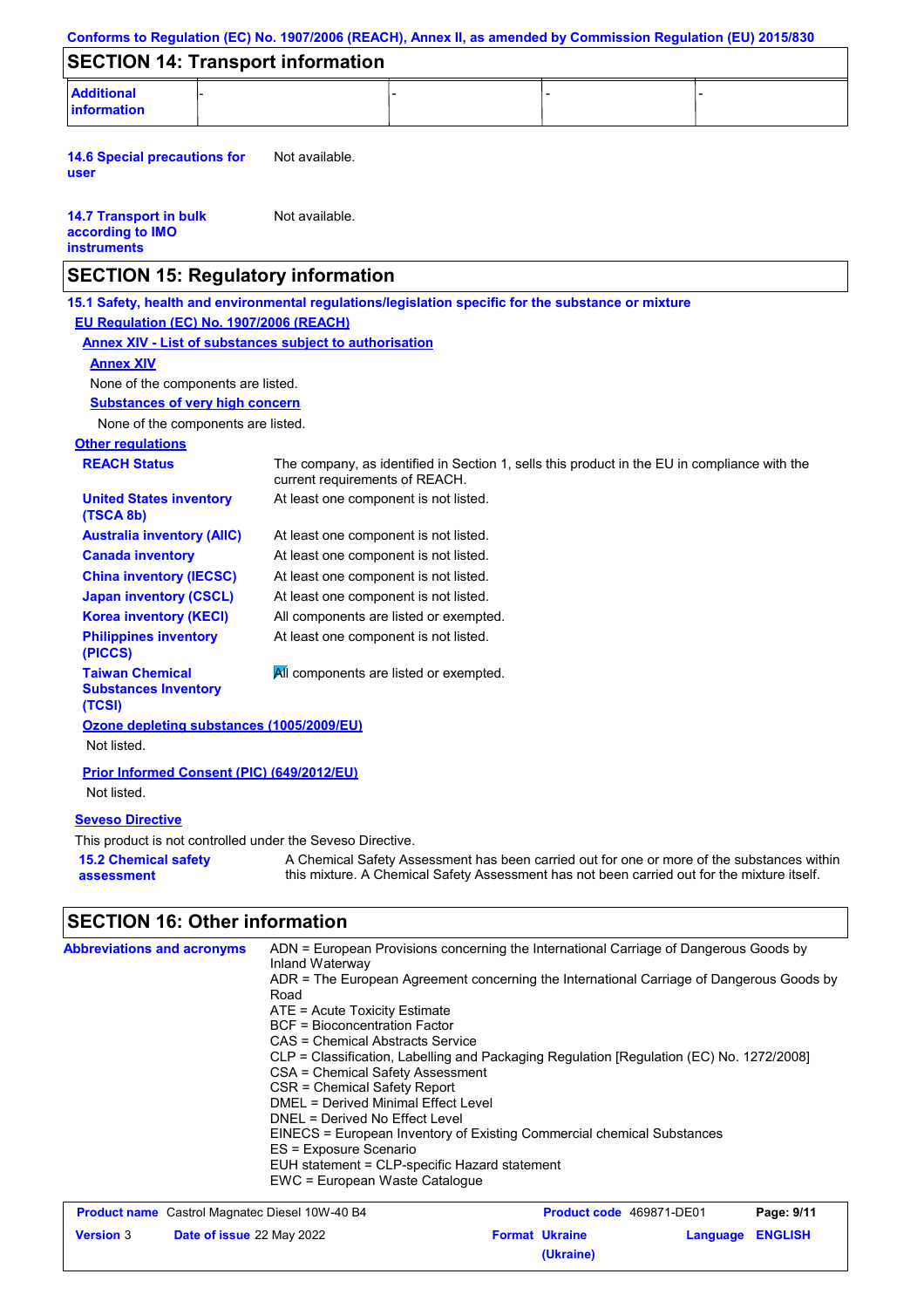# **SECTION 16: Other information**

| GHS = Globally Harmonized System of Classification and Labelling of Chemicals           |
|-----------------------------------------------------------------------------------------|
| IATA = International Air Transport Association                                          |
| IBC = Intermediate Bulk Container                                                       |
| <b>IMDG</b> = International Maritime Dangerous Goods                                    |
| LogPow = logarithm of the octanol/water partition coefficient                           |
| MARPOL = International Convention for the Prevention of Pollution From Ships, 1973 as   |
| modified by the Protocol of 1978. ("Marpol" = marine pollution)                         |
| OECD = Organisation for Economic Co-operation and Development                           |
| PBT = Persistent, Bioaccumulative and Toxic                                             |
| PNFC = Predicted No Fffect Concentration                                                |
| REACH = Registration, Evaluation, Authorisation and Restriction of Chemicals Regulation |
| [Regulation (EC) No. 1907/2006]                                                         |
| RID = The Regulations concerning the International Carriage of Dangerous Goods by Rail  |
| <b>RRN = REACH Registration Number</b>                                                  |
| SADT = Self-Accelerating Decomposition Temperature                                      |
| SVHC = Substances of Very High Concern                                                  |
| STOT-RE = Specific Target Organ Toxicity - Repeated Exposure                            |
| STOT-SE = Specific Target Organ Toxicity - Single Exposure                              |
| TWA = Time weighted average                                                             |
| $UN = United Nations$                                                                   |
| UVCB = Complex hydrocarbon substance                                                    |
| VOC = Volatile Organic Compound                                                         |
| vPvB = Very Persistent and Very Bioaccumulative                                         |
| Varies = may contain one or more of the following 64741-88-4 / RRN 01-2119488706-23,    |
| 64741-89-5 / RRN 01-2119487067-30, 64741-95-3 / RRN 01-2119487081-40, 64741-96-4/ RRN   |
| 01-2119483621-38, 64742-01-4 / RRN 01-2119488707-21, 64742-44-5 / RRN                   |
| 01-2119985177-24, 64742-45-6, 64742-52-5 / RRN 01-2119467170-45, 64742-53-6 / RRN       |
| 01-2119480375-34, 64742-54-7 / RRN 01-2119484627-25, 64742-55-8 / RRN                   |
| 01-2119487077-29, 64742-56-9 / RRN 01-2119480132-48, 64742-57-0 / RRN                   |
| 01-2119489287-22, 64742-58-1, 64742-62-7 / RRN 01-2119480472-38, 64742-63-8,            |
| 64742-65-0 / RRN 01-2119471299-27, 64742-70-7 / RRN 01-2119487080-42, 72623-85-9 /      |
| RRN 01-2119555262-43, 72623-86-0 / RRN 01-2119474878-16, 72623-87-1 / RRN               |
| 01-2119474889-13                                                                        |
|                                                                                         |

### **Procedure used to derive the classification according to Regulation (EC) No. 1272/2008 [CLP/GHS]**

| <b>Classification</b>                                   |                                                                 | <b>Justification</b>                                                                                                                                                                 |  |
|---------------------------------------------------------|-----------------------------------------------------------------|--------------------------------------------------------------------------------------------------------------------------------------------------------------------------------------|--|
| Not classified.                                         |                                                                 |                                                                                                                                                                                      |  |
| <b>Full text of abbreviated H</b><br><b>statements</b>  | H304<br>H315<br>H318<br>H411                                    | May be fatal if swallowed and enters airways.<br>Causes skin irritation.<br>Causes serious eye damage.<br>Toxic to aquatic life with long lasting effects.                           |  |
| <b>Full text of classifications</b><br><b>[CLP/GHS]</b> | Aquatic Chronic 2<br>Asp. Tox. 1<br>Eye Dam. 1<br>Skin Irrit. 2 | LONG-TERM (CHRONIC) AQUATIC HAZARD - Category 2<br><b>ASPIRATION HAZARD - Category 1</b><br>SERIOUS EYE DAMAGE/EYE IRRITATION - Category 1<br>SKIN CORROSION/IRRITATION - Category 2 |  |
| <b>History</b>                                          |                                                                 |                                                                                                                                                                                      |  |
| Date of issue/ Date of<br>revision                      | 22/05/2022.                                                     |                                                                                                                                                                                      |  |
| Date of previous issue                                  | 21/12/2021.                                                     |                                                                                                                                                                                      |  |
| <b>Prepared by</b>                                      | <b>Product Stewardship</b>                                      |                                                                                                                                                                                      |  |

### **Indicates information that has changed from previously issued version.**

### **Notice to reader**

All reasonably practicable steps have been taken to ensure this data sheet and the health, safety and environmental information contained in it is accurate as of the date specified below. No warranty or representation, express or implied is made as to the accuracy or completeness of the data and information in this data sheet.

The data and advice given apply when the product is sold for the stated application or applications. You should not use the product other than for the stated application or applications without seeking advice from BP Group.

It is the user's obligation to evaluate and use this product safely and to comply with all applicable laws and regulations. The BP Group shall not be responsible for any damage or injury resulting from use, other than the stated product use of the material, from any failure to adhere to recommendations, or from any hazards inherent in the nature of the material. Purchasers of the product for supply to a third party for use at work, have a duty to take all necessary steps to ensure that any person handling or using the product is provided with the information in this sheet. Employers have a duty to tell employees and others who may be affected of any hazards described in this sheet and of any precautions that should be taken. You can contact the BP Group to ensure that this document is the most current available. Alteration of this document is strictly prohibited.

| <b>Product name</b> Castrol Magnatec Diesel 10W-40 B4 |                                  | <b>Product code</b> 469871-DE01 |                       | Page: 10/11             |  |
|-------------------------------------------------------|----------------------------------|---------------------------------|-----------------------|-------------------------|--|
| <b>Version 3</b>                                      | <b>Date of issue 22 May 2022</b> |                                 | <b>Format Ukraine</b> | <b>Language ENGLISH</b> |  |
|                                                       |                                  |                                 | (Ukraine)             |                         |  |